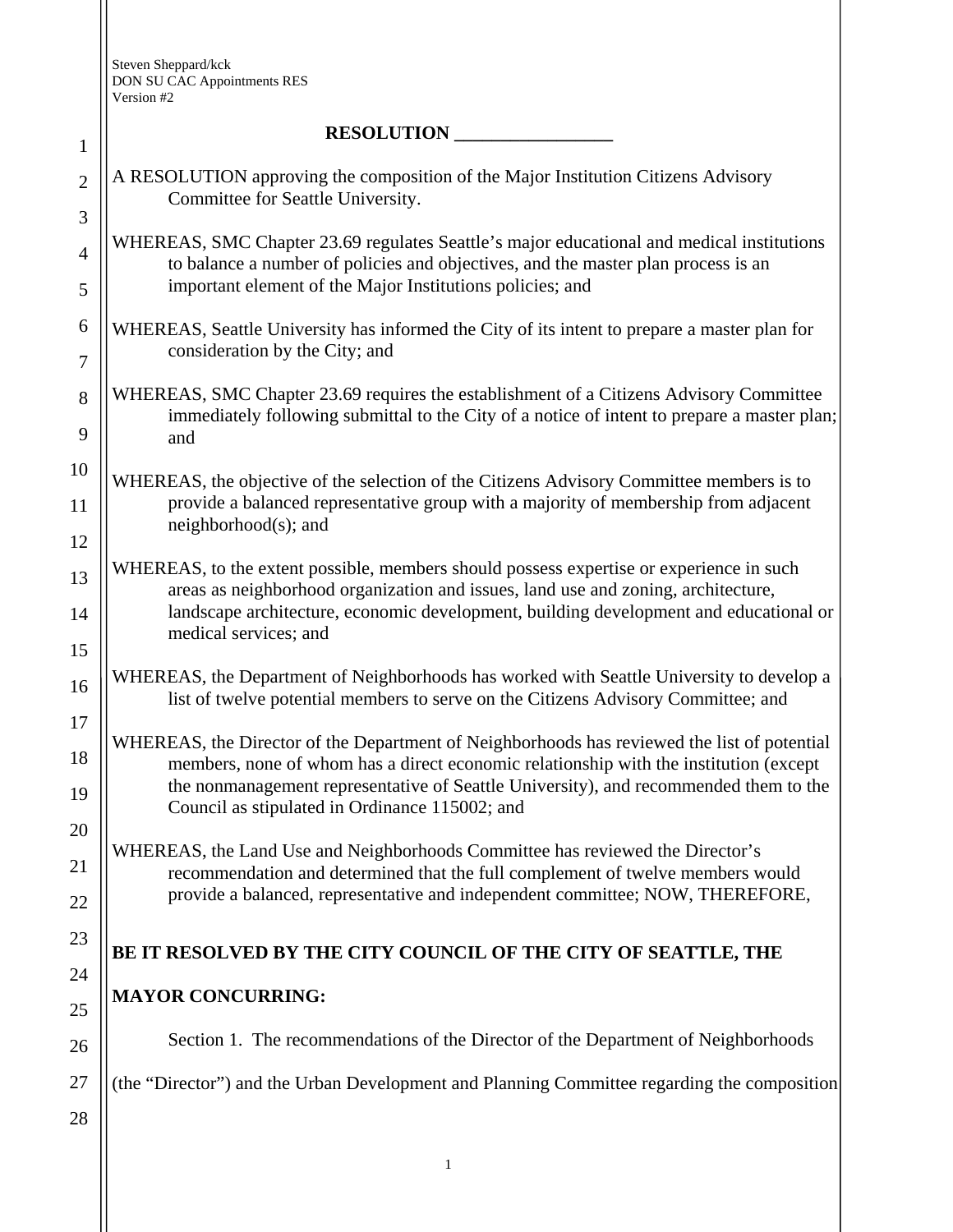Steven Sheppard/kck DON SU CAC Appointments RES Version #2

of the Citizens Advisory Committee for Seattle University (the "Advisory Committee") are affirmed and the City Council authorizes the Director of the Department of Neighborhoods to enter into a Memorandum of Agreement with Seattle University substantially in the form of the agreement attached as Exhibit 1 hereto and made a part of this resolution.

Section 2. Vacancies that occur may be filled by the Director of the Department of Neighborhoods without City Council confirmation, provided that such appointments do not increase the size of the Advisory Committee above twelve members and do not substantially alter the balance of the interests, expertise, and experiences represented on the Advisory Committee.

Section 3. Seattle University, the Department of Planning and Development, the Department of Neighborhoods, and the Seattle Department of Transportation shall each appoint a representative to serve as an ex-officio, non-voting member of the Advisory Committee.

Section 4. The Advisory Committee shall be staffed by the Department of Neighborhoods with the cooperation and assistance of Seattle University. Technical assistance will be provided by the Department of Planning and Development, the Department of Neighborhoods, and the Seattle Department of Transportation.